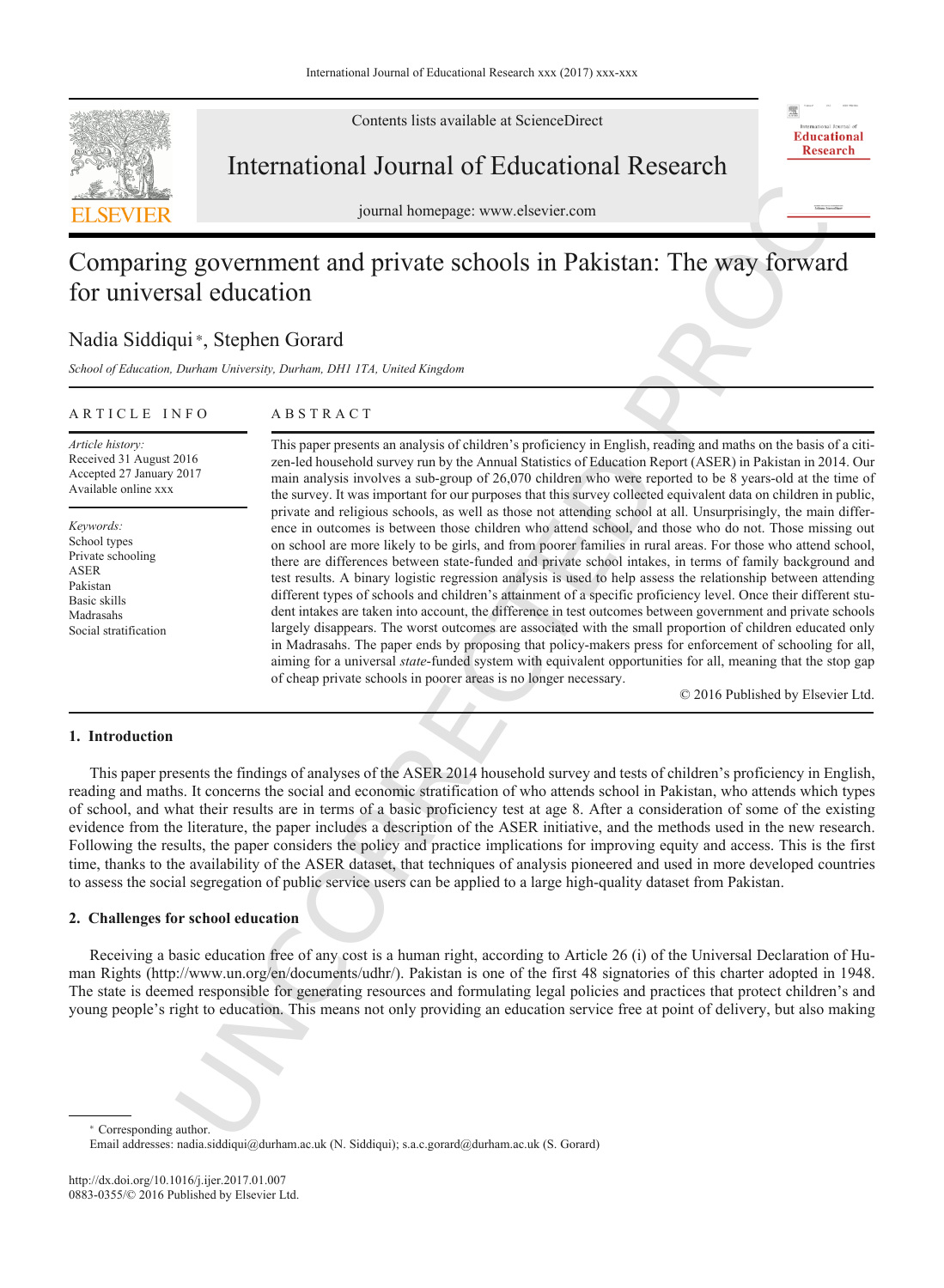it incumbent on citizens to achieve basic education (mere attendance at school is not the purpose). However, the milestone of making education universal for children and young people has never been achieved at a national level in Pakistan. Many children who should go to schools are never enrolled (6.5 million according to UNICEF, 2013) and many drop-out from school early (2.5 million). According to the Asian Development Bank (2014) those children not in schools are disproportionately from economically disadvantaged backgrounds, and Pakistan has the highest share of the most disadvantaged children who are not going to school among seven developing countries in South Asia.

The official age for children to attend primary school is 5–10 years old (Government of Pakistan, 2009, p.36). According to the National Education Census more than 31% of children drop-out of education during their primary level. A majority of these children are reported to join low-paid income activities to support their families and parents in meeting the demands of basic survival. Such children very rarely resume formal education. In this respect, the state has failed to provide children their basic right to education, as stated in the Article 25 A, Constitution of Pakistan. A large number of children are not attending school. It is not mainly that there are not enough schools or places, or lack of children's access to schools, but lack of strict implementation of laws against child labour, and inaction against the cultural taboos that inhibit girls' education.

n anviousl for traindary and pour groups in moved by the animal local interaction and the simulation and the simulation of the simulation of the simulation of the simulation of the simulation of the simulation of the simul This lack of intervention by the state has *de facto* given the choice to parents/carers whether they want their child to receive a formal education or not. In general, therefore, children who attend schools already have the advantage of having parents or carers who do not belong to the most economically deprived section of the population and also those who may be less likely to abide by the cultural practices against girls' education. They form a group of children who belong disproportionately to families where parents are perhaps more aware of the need for education, and have enough earned income to be spent on a child's education (travel, uniform, school meal, resources and perhaps fees and extra tuition). There is currently no evidence that suggests simply increasing the number of schools or school types would help children's access to education from the most deprived and conservative families. Prior studies have suggested that girls who do attend schools attend private schools as opposed to government schools, more than boys (Ahmed et al., 2014; Andrabi et al., 2008; Lloyd et al., 2005). However, this does not imply that establishing private schools would challenge cultural barriers towards girls' education in Pakistan, any more than creating more places in government schools would.

## **3. Existing evidence on school types**

Government schools are those where no tuition fee is charged, and they form a comprehensive system in which school admission is not officially dependent on academic ability, ethnicity, religion, location of children's house and parents' occupation or income status (Jimenez & Tan, 1987; Srivastava, 2007). On the other hand, private schools charge tuition fees, admission fees and other regular funds for school maintenance. There is quite a wide range of monthly or annual student fees charged by private schools and there is no regulation that has set a threshold amount for this. Private schools can be run by individuals, non-government and voluntary organisations which often have a donor-led agenda of promoting education. Some prominent non-government organisations that support school education are the Pakistan armed forces, overseas-employed Pakistanis who have their families in Pakistan, ex-service men associations, Christian minorities and so on (Rahman, 2005). Voluntary organisations are also franchise businesses that provide a specific brand name to the schools, and people who want to run the schools as a profitable business become associates of the franchise (for example: The Educators, The City School, Roots School System).

The admission criteria to private schools vary but are primarily dependent on parents' ability to pay the fee in the form of an admission registration and regular monthly fees. Private schools generally charge fees for admission (Rahman, 2001; Sathar & Lloyd, 1994; World Bank, 2002), a monthly cost and for the period during vacations when children do not go to schools (The Express Tribune, June 6, 2015). A second common criterion of admission in some private schools is the child's performance on a school admission test or at interview. Madrasahs are also categorised as private schools that are donor led and charity dependent where religious education is dominant over any national curriculum but no student fee is charged (Rahman, 2004). Non-formal education is also possible where children seek education in and out-of-school context and no fee or a very low paid student fee is charged.

The existing evidence from developing countries like Pakistan shows that non-state schools or education providers tend to deal with specific social class groups, and at least informally exclude the most deprived and marginalised groups who cannot afford even the lowest cost schools (Cameron, 2011; Härmä, 2011; Lewin, 2007; Wang, 2010). A small scale survey study was conducted in Pakistan schools run by the Non-Government Organisation (NGO) and Traditional Voluntary Organisations (TVO) (Bano, 2008). It was based on a convenience sample of interviews with 20 leads in such organisations, along with school visits and interviews. The conclusion was that non-state organisations vary in their objectives and services in the cause of education in poor communities. TVOs focused more on the provision of education and the achievement of pupils they target. NGOs are more donor-led with the objective of creating a wider market place in the communities of needful and poor people. This diversity of school types is largely unchecked, unregulated and unaccountable. There are several private schools running that are not registered according to the government procedures (Ali, 2013; Shaukat, 2014).

In developed countries with high quality official data, the existence of different school types has been shown to be linked to the clustering within specific schools of children belonging to similar socioeconomic groups, first language and ethnicity (Gorard, 2015a). If schools are diverse but given freedom in their pupil admission policies then their intakes of children tend not to be balanced in terms of the local population who could use the schools (Morris, 2015; Norwich and Black, 2015). More delib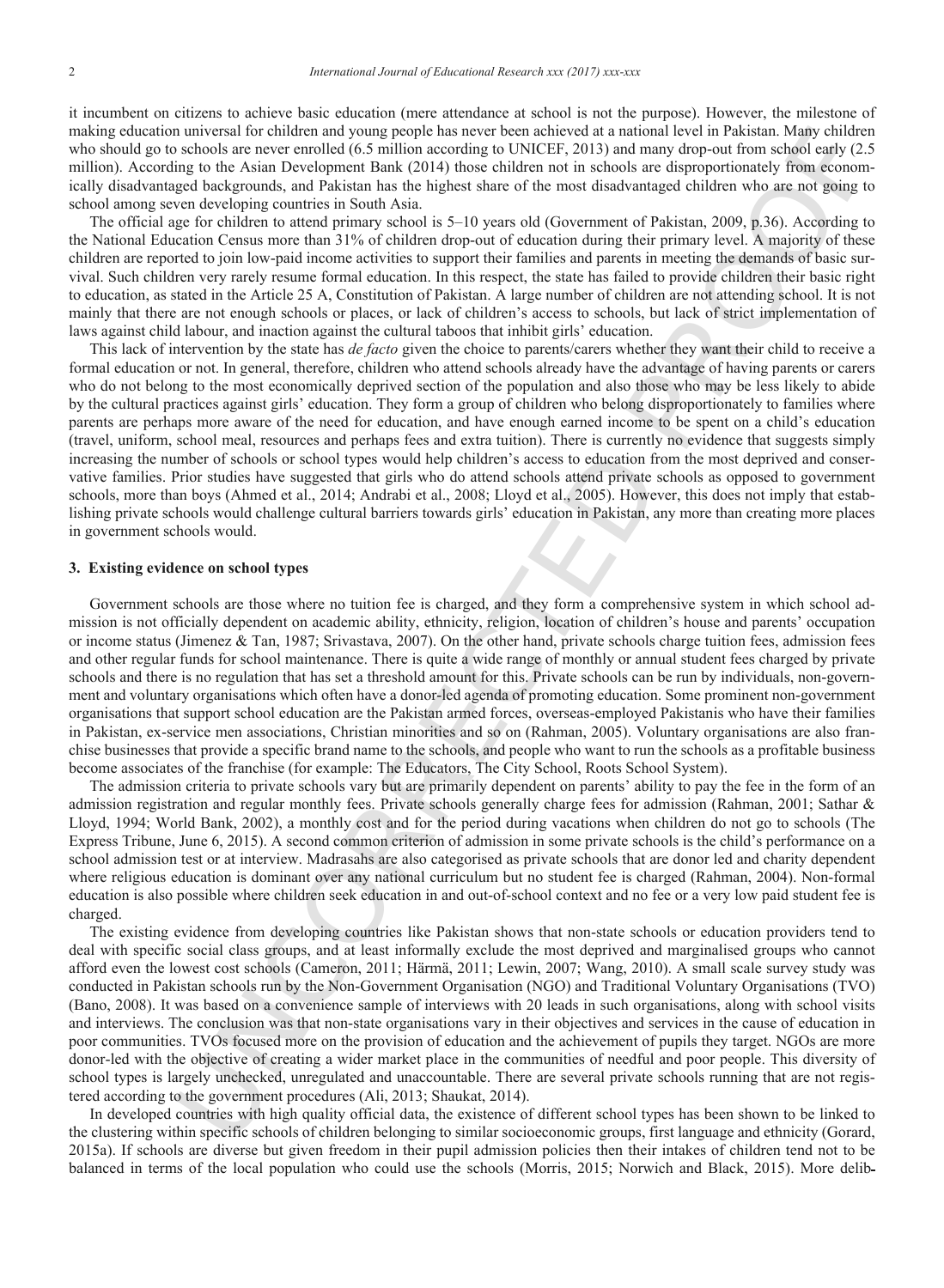erate segregation on the basis of a targeted characteristic can also become a contentious issue. For example, non-state independent schools supporting a religious minority group would segregate on the basis of their parents' religion (Oldfield et al., 2013). This could then inadvertently create segregation in terms of other characteristics such as ethnic origin, socioeconomic status and parental education.

This issue matters because secondary data analyses on large population data sets and longitudinal studies have shown that school level segregation on the basis of disadvantaged characteristics is one of the likely determinants of depressed academic attainment, poorer treatment, life chances and attitudes to later life (Gorard, 2015b), including less chance of access to university education (Boliver, 2011; Cavalcanti et al., 2010).

## *3.1. Are private schools better?*

A systematic review of evidence on the effectiveness of private school performance in developing countries synthesised the results from 59 selected studies conducted in this area with data available from three countries in South Asia, six countries in Africa and one from the Caribbean (Day-Ashley et al., 2013). It was clear that private schools tended to have a better quality of services and teaching than government schools, and there was some evidence that pupils' learning outcomes were improved by attendance at fee-paying schools. However, the review findings were drawn from some weak studies, which the systematic reviewers did not report, or perhaps where they failed to take into account issues such as the quality of data, the sample size and quality, appropriate comparison groups and reporting of missing data. It is not stated how far these selected studies were independent research projects and not sponsored by organisations which may have agendas to promote private schools as a 'solution' to the problems in the third world.

noting a redation muonity group would agregate on the basis of their particial reduction (including the state of the contents of the state of the state of the state of the state of the state of the state of the state of th Tooley and Dixon (2006) conducted a large scale survey study of schools, households and pupils in India, Nigeria and Ghana. The study developed profiles of the nature of schools in these developing regions and assessed the impact of types of schools on pupils' maths and English performance. The samples are not random or nationally representative but based on selected low-income regions. The study provided examples of small very low cost schools that may be unmatched in developed countries (but see Gorard, 1997). For example, some private schools in Kenya cater predominantly for the most deprived pupils who live in slums, while government schools are located in the periphery of slum areas where pupils from disadvantaged and richer backgrounds are mixed. The overall finding of the study is that pupils in private schools get better test results than pupils in the government schools. The study attributes the performance differences to quality indicators of schools where private schools have lower pupil-teacher ratios, teacher's level of commitment to pupils' performance and better educational facilities as compared to government schools. Private schools are described as 'the poor's best chance' (Tooley, 2004). Private schools are not seen in the same way in South Africa, and were found only to contribute to 5% of enrolments. They were very expensive to attend and are therefore highly exclusive to those who could afford the cost (Akaguri, 2010; Motala et al., 2007).

In general, studies find that private schools in India and South Asia have better results than government schools, in raw score terms. Some studies even find better results, but with reduced differences, when the student intake characteristics have been taken into account somehow (French & Kingdon, 2010; Tooley et al., 2010), and some studies find no difference for apparently equivalent students (Chudgar & Quin, 2012).

Menashy et al. (2014) critiqued the investment policies and initiatives of the World Bank programmes that aimed to promote education enrolment and prevention of drop-out through new private school establishments (such as those surveyed by Tooley and Dixon, 2006). Pakistan is one of the seven countries in South Asia where the private sector has been given considerable financial support by the World Bank. There have been various projects targeted at a provincial level to intervene through the establishment of private schools and so improve the poor enrolment situation at primary and secondary level. This is linked to raised enrolment and retention rates slightly in the most deprived regions of the country. However, the long term impact of this privatisation of schools is not clear. For example, there is no evidence on how long private schools can be sustained without external help from non-government and foreign aid agencies.

Project LEAPS (Learning and Educational Achievements in Punjab Schools) is a survey-based study in Pakistan for the province of Punjab (Andrabi et al., 2007). The study surveyed 2000 households, and 812 government and private schools based on a stratified district sample of the whole province. There are 36 districts in the province of Punjab out of which only 3 were selected. The district selection criterions are not mentioned. However, the selection of 112 villages from the selected three districts was reported to be on random basis. Around 12,000 pupils in Year 3 (aged 8–9) from the selected schools were assessed in English, reading and maths. Students did poorly overall in relation to the national curriculum levels, but those in private schools outscored those in the government schools, by the equivalent of about one year of additional progress.

In another analysis of the LEAPS data the authors reported children's performance and school switching patterns between private and government schools (Andrabi et al., 2011).The reported results suggested that over a period of three years the learning gains do not show any big difference between children studying at private or government schools. The pattern of switching school from government to private or vice versa school also does not show a major change in children's learning gradient. The sample included in this analysis is a subset of the main data for those children who could be linked with household information  $(N = 4031)$  and the number of cases further reduces for the analysis at school switching patterns  $(N = 415)$ . The study has used statistical measurement techniques and tests of significance that are not appropriate because the achieved data sets are not com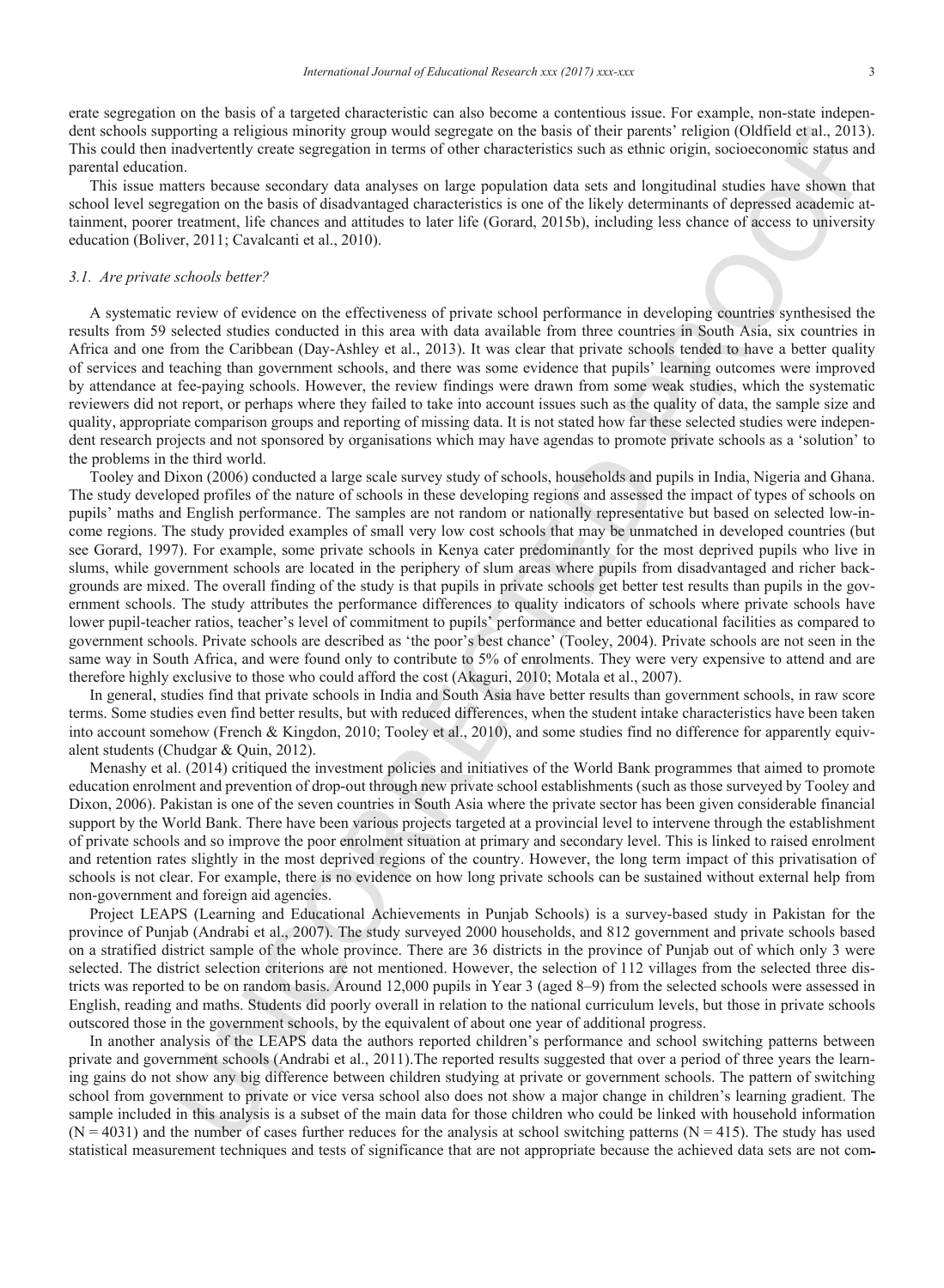plete population data or random selection of the cases. Moreover, the reported attrition rate for children who were re-tested is nearly 32% of the initial sample.

Similarly, Amjad and MacLeod (2014) used ASER 2011 data (see later in the paper) to compare government, private and public-private partnership schools. The results indicate that pupils in the private schools outperform pupils in the government schools, and pupils in the public-private partnership outperform pupils in the private and government schools. The study also compared the association between school fee levels and performance in three areas of attainment. It was found that the fee paid schools performed better than the government schools where no pupil fee is charged. However, the amount of fee paid did not show any clear association with achievement except that pupils paying the highest fees were less likely (68%) to outperform in the test of reading (Urdu/Sindhi) compared to pupils in government schools. Private tuition was also analysed, and it was found that private-public partnership pupils' reading performance reduced in comparison to the government schools when private tuition was controlled for.

The demand for private tuition services for pupils is increasing. The trend seems to be more common among older boys who attend private schools. Students given extra tuition in addition to their formal schooling tend to perform better in tests (Aslam & Atherton, 2014; Amjed & Macleod, 2014), although there is no clear causal link. It is also not always clear why parents choose private tuition for their children and how these choices are made. The underlying factor is parents' socio-economic status that determines if a child will be given private tuition or not.

In developing countries such as Pakistan, the growth of private fee-paying schools is associated with the increasing demand of those who want to have a better service and quality of education as compared with the service provisions available in the government schools (Alderman et al., 2003; Härmä, 2010). The schools that do not function on the agenda of providing education for all, instead acting as replacements for those parents who can afford income expenditure on their children's education (Zeitlyn et al., 2015). There are also concerns that they will lead higher inequality for girls as it has been claimed that poor parents in general would prefer to spend money on boys' rather than on girls' education (Farah and Rizvi, 2007). So, are these private schools a risk to social cohesion, and are they really any better in terms of attainment outcomes? These are the issues addressed in the remainder of this paper.

## **4. Methods used in this study**

## *4.1. The ASER survey*

The dataset used for secondary analysis in this paper was created by the Annual Status of Education Report (ASER) in Pakistan 2014. This is based on a nationwide survey conducted by volunteering citizens from the local regions. It is both larger and more representative of Pakistan than the LEAPS data (above). The sample includes 30 villages in each of the 143 districts of Pakistan. Each village is divided into four parts from its centre location, and from each part every 5th household is selected for the survey. Every year since 2009, 10 old villages are dropped and 10 new are selected so that the rotation of old and new villages provides an estimate of changes over a period of year. From each village, one government school is also surveyed, along with one private school if available.

indicisme the content of the state 2011 dilute (accletion for the respect to compare positions. Provide and policies and properties and properties and properties and properties and properties and properties and properties ASER in Pakistan collects three main sets of information: household survey, child assessments in reading, English, and maths, and a school survey. The tools are standard and are translated into the national language or English so that volunteers can easily administer the surveys in a limited time. All volunteers are given initial training on how to conduct the surveys and to test children at home. The household and children's information are achieved through surveyors' home visits where structured surveys are conducted and children assessed. The household and child data is largely based on bespoke information therefore it has the limitations that any large scale survey study is prone to have. Respondents' age, educational experience, availability of resources at home are all based on the given information and surveyors observations rather than achieved through or even matched for reliability with some other documented resources (e.g. birth certificates, academic degrees certificates or TV/car licence registrations). Not all respondents, especially those living in the remote areas of the country, have any documented resources that verify their age or assets. It is, therefore, the only option to rely on respondents' given information and using judgement.

The reliability of ASER survey data has limitations but this is true for any structured survey study which depends on information provided by respondents more so than that achieved through any national administrative data resources (e.g. national health records or national pupil database). Any large scale existing data or even national administrative data of any developed or developing country or region will have its limitations. However, the ASER dataset is the largest of this kind of information available that can be linked for analysis between parents, children, proficiency of children in reading, maths and English, schools and regions at a national level.

Schools are not chosen for administering the ASER tests for children because the aim is to create a complete profile of a house, linking the details of each household with children's performance. Schools do not record any household data and therefore cannot provide any accurate details about a child's family. Moreover, the schools could only test children who attend schools. Tests for children who are not enrolled in schools can really only be administered in their homes.

The household information gathered includes the number of people in the household sharing the same kitchen, ownership of land or house, type of house, availability of basic necessities in the house such as electricity, and access to television. From this basic level of information a socio-economic index can be created for the status of each household. The child data includes infor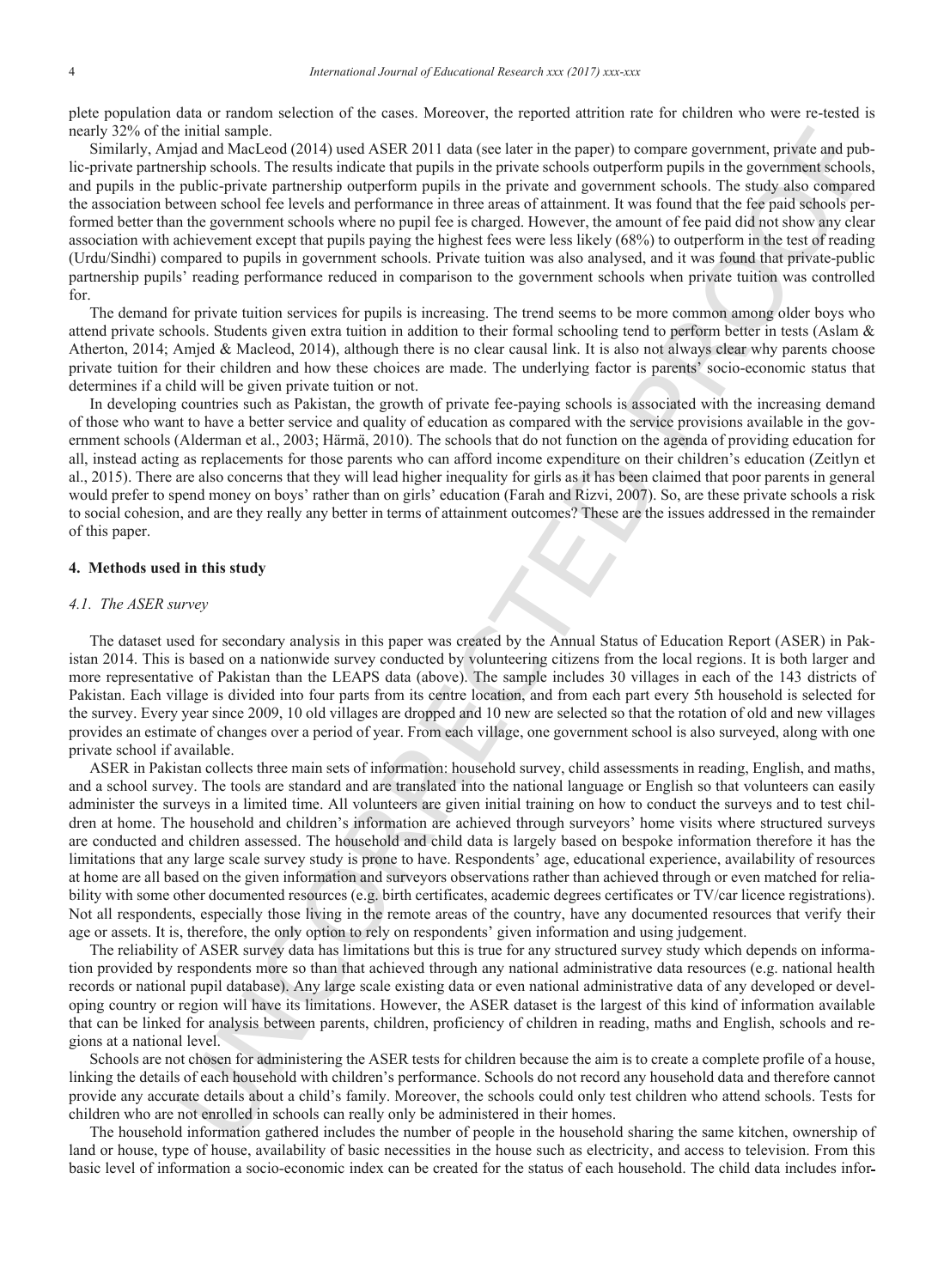mation on child's age, sex, education status, and their school type. Children aged 5–16 are also assessed on their proficiency in reading, English, and maths. The data provides information on regions such as rural areas or urban centres of the country. As rural areas generally have higher deprivation levels and a higher proportion of the population as compared with urban centres (Pakistan Bureau of Statistics) the regional information could be a predictor of children's education status. The data includes information on parents' age and education which in a Pakistani context could be helpful in predicting if a child goes to school or not.

The test of reading is in the national language, Urdu, and in the Southeast province it is also available in Sindhi. The reading test assesses if children can recognise simple letters, read one-word, read short and simple sentences, read a 6-line story followed by a bonus question on reading comprehension. The test of English assesses if children can recognise capitals and small letters, can read and understand two syllable words written in English, and can read and understand five word long sentences in English. The test of maths assesses if children can recognise the numbers 1–9, and 10–99, and can do simple sums using subtraction and division. The tests are scored in five categories from beginner level to highest level. The last section also assesses if a child can tell the time and can name objects in a picture shown to them. In terms of definition this assessment is neither age standardised nor based on any specified task or taught criteria. The purpose is simply to screen children aged between 5 and 16 years old according to their basic proficiency in reading, English and maths.

and maths. The data provides information on regions seds as rand access of unknown the data computer of the change Are also the state of the change of the change of the change of the change of the change of the change of The data available on children's proficiency in each test is recorded in five categorical levels. According to ASER descriptions the highest difficulty level in each test can be interpreted as equal to Year 2 (age 5 years) of the national curriculum level. This means that children aged 5 and above should be able to able to read a short story, be able to read simple sentences written in English, be able to successfully do simple sums (details on ASER assessment tools: http://www.aserpakistan.org/index. php?func=page&page\_id=18). The five recorded categories are beginner when children are just enrolled in school with no formal learning experience (Level 1). The second category is recognition of numbers 1–9, recognition of letters and capital alphabets of English (Level 2). The third category is when children can read one syllable words in reading test, recognise small letters of English, and recognise number 10–99 (Level 3). The fourth category is when a child can read short sentences, can read one syllable words in English and can do double figures subtraction sums (Level 4). The fifth category is when a child can read a short story of a few lines, read a few words in sentences in English, and can do sums involving division in maths (Level 5).

## *4.2. The sample*

The datasets on household information and parental information were merged with the child datasets. The datasets were merged on household identification number and parents' identification numbers which were common in all three data sets – for the subset of matching cases. The complete data consisted of 281,493 households, and of these 240,153 recorded at least one child in the age range 5–16 years. Children younger than 5 were not tested on reading, maths and English as part of the survey, and so are not included here.

The 26,070 children reported as being in the 8 year-old age group were selected for further analyses on the performance of children. This was done because age could be a confounding variable when considering the basic assessment data – one would expect older children to do better on average. The age of 8 fits well with likely proficiency in the simple skills assessed, and this age group is also the largest single cohort in the data.

## *4.3. Coding*

In addition to handling them separately, the variables concerning household possessions such as house, TV, phone and access to electricity were combined. Those with all were deemed 'rich' in this context, while anyone missing at least one of these was deemed not rich.

In addition to handling the test results separately, the variables were also combined. No raw scores were available – only levels. These levels cannot be assumed to be equal interval, and the cell sizes are very varied making them unusable for a multinomial logistic regression (Gorard, 2016). For the regression analysis presented in this paper, a dichotomous variable of 'passed' and 'failed' was created which is consistent with grade retention school practice in Pakistan according to which children who failed in English, maths or Urdu reading do not up-grade with their age peers (Chohan and Qadir, 2013; King et al., 1999). Children who scored level 3 in reading, English and maths were recorded as passed, and those who were below level 3 in any of these three tests were recorded as failed.

## *4.4. Analysis*

The relevant variables are presented in terms of frequencies, and cross-tabulated with test results, school attendance, and school-type. Children's proficiency in reading, English and maths has been analysed through cross-tabulation with the background variables. There were a lot of small inter-correlations and so a multivariate analysis was deemed appropriate.

Just over half of the 8-year-old children 'passed' the proficiency tests. This outcome is used as the 'dependent' variable in a binary logistic regression model, using the background, household and school variables as potential predictors. This is a clear and simple way of expressing the multiple associations in the dataset. The predictor variables were entered in two steps. Step 1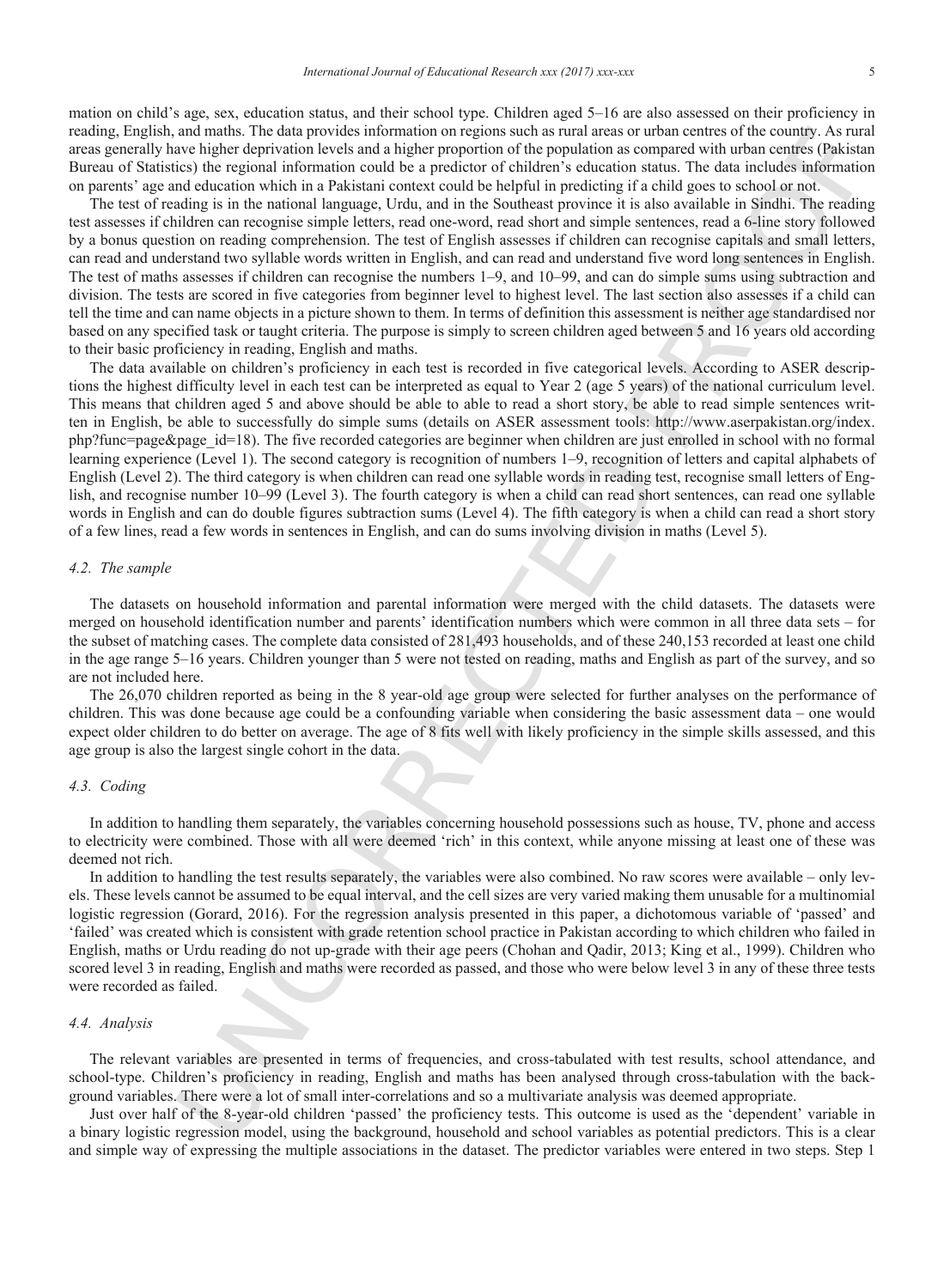included all of the background variables, and Step 2 added the type of school attended (therefore this analysis involved only those children who attended school). In this way we can assess the impact of four different kinds of schooling and attainment once other factors such as differences between school intakes have been accounted for.

## **5. Findings: the schooling of children aged 5–16**

#### **Table 1**

|                                                       | Children age<br>5 to 8 years% | Children age<br>9 to 12 years% | Children age<br>13 to 16 years% |
|-------------------------------------------------------|-------------------------------|--------------------------------|---------------------------------|
| Currently enrolled in school<br>Dropped out of school | 79                            | 84                             | 74                              |
| Never enrolled in school                              | 20                            |                                | 14                              |
| Total $(N)$                                           | 98,625                        | 81.419                         | 60.109                          |

#### **Table 2**

| factors such as differences between school intakes have been accounted for.                                                                                                                                                |                               | children who attended school). In this way we can assess the impact of four different kinds of schooling and attainment once other<br>It is clear that the dataset is not a full random sample or from a pre-defined population. Nor have cases within the dataset been<br>randomly allocated to groups. Therefore, the data can have no standard error, and analytical techniques based on standard errors                                                                                                                                                                                                                                                                                                                                                                                                                                                                                                                                                                                                                                                                                                                                                                                                                                                                                                                                                                                                                                                                                                                                                                                                                                                                                                                                                                                                                                                                                                                                                                                                                                                                                                                                              |                                 |
|----------------------------------------------------------------------------------------------------------------------------------------------------------------------------------------------------------------------------|-------------------------------|----------------------------------------------------------------------------------------------------------------------------------------------------------------------------------------------------------------------------------------------------------------------------------------------------------------------------------------------------------------------------------------------------------------------------------------------------------------------------------------------------------------------------------------------------------------------------------------------------------------------------------------------------------------------------------------------------------------------------------------------------------------------------------------------------------------------------------------------------------------------------------------------------------------------------------------------------------------------------------------------------------------------------------------------------------------------------------------------------------------------------------------------------------------------------------------------------------------------------------------------------------------------------------------------------------------------------------------------------------------------------------------------------------------------------------------------------------------------------------------------------------------------------------------------------------------------------------------------------------------------------------------------------------------------------------------------------------------------------------------------------------------------------------------------------------------------------------------------------------------------------------------------------------------------------------------------------------------------------------------------------------------------------------------------------------------------------------------------------------------------------------------------------------|---------------------------------|
| sizes as portrayed by common variation between variables.                                                                                                                                                                  |                               | such as significance tests would be wholly inappropriate (Freedman, 2004; Glass, 2014). Instead, the analysis is based on 'effect'                                                                                                                                                                                                                                                                                                                                                                                                                                                                                                                                                                                                                                                                                                                                                                                                                                                                                                                                                                                                                                                                                                                                                                                                                                                                                                                                                                                                                                                                                                                                                                                                                                                                                                                                                                                                                                                                                                                                                                                                                       |                                 |
| 5. Findings: the schooling of children aged 5-16                                                                                                                                                                           |                               |                                                                                                                                                                                                                                                                                                                                                                                                                                                                                                                                                                                                                                                                                                                                                                                                                                                                                                                                                                                                                                                                                                                                                                                                                                                                                                                                                                                                                                                                                                                                                                                                                                                                                                                                                                                                                                                                                                                                                                                                                                                                                                                                                          |                                 |
| issue of whether private or government schools are to be preferred.<br>do more to enforce education for all (see above).<br>Table 1<br>Percentage enrolment in formal education, and type of school attended, by age band. |                               | It is clear that a large subset of children do not go to school from an early age, and that further pupils drop out of school before<br>the age 16 (Table 1). This is perhaps the biggest issue for equity facing policy-makers in Pakistan, outweighing the secondary<br>The known characteristics of children not attending a school differ noticeably on average from those attending school (Table<br>2). Those attending school are more likely to be male, from the richer 10–15% of households, in urban areas, and with parents<br>who had been to school themselves. The situation is likely to be even more stratified than portrayed in Table 2. For example, the<br>achieved sample includes 59% boys and 41% girls. This suggests that girls were also less likely to respond (or have someone<br>respond for them). Therefore, this analysis may exaggerate the proportion of girls at school at any age. Given that it is unlikely to<br>be a genuine choice of the child not to attend school at such young ages, the rights of the child suggest that the government should<br>For those who do attend schools, Government schools are the most common, with private schools a substantial sector but de-<br>clining in use somewhat for older children (Table 3). The religious Madrasahs cater for only a small minority at all ages.<br>There is only a slight difference of enrolment rates by school type. Girls (34%) are more likely to attend private schools than<br>boys (32%). This could be because private schools are more commonly single-sex, or are more accessible or near homes than the<br>government girls' schools. In general, single sex schooling could be a preferred choice for girls' parents in Pakistan, but for many<br>religious and conservative parents it is considered a necessity if the girl is to receive any education at all. Only around 25% of<br>parents had been to school themselves, and this was less common among mothers. This gender gap tells the story of the past and<br>possibly indicates the future of girls' access to education as well unless action is taken to intervene. |                                 |
|                                                                                                                                                                                                                            | Children age<br>5 to 8 years% | Children age<br>9 to 12 years%                                                                                                                                                                                                                                                                                                                                                                                                                                                                                                                                                                                                                                                                                                                                                                                                                                                                                                                                                                                                                                                                                                                                                                                                                                                                                                                                                                                                                                                                                                                                                                                                                                                                                                                                                                                                                                                                                                                                                                                                                                                                                                                           | Children age<br>13 to 16 years% |
| Currently enrolled in school                                                                                                                                                                                               | 79                            | 84                                                                                                                                                                                                                                                                                                                                                                                                                                                                                                                                                                                                                                                                                                                                                                                                                                                                                                                                                                                                                                                                                                                                                                                                                                                                                                                                                                                                                                                                                                                                                                                                                                                                                                                                                                                                                                                                                                                                                                                                                                                                                                                                                       | 74                              |
| Dropped out of school<br>Never enrolled in school                                                                                                                                                                          | $\overline{c}$<br>20          | 5<br>11                                                                                                                                                                                                                                                                                                                                                                                                                                                                                                                                                                                                                                                                                                                                                                                                                                                                                                                                                                                                                                                                                                                                                                                                                                                                                                                                                                                                                                                                                                                                                                                                                                                                                                                                                                                                                                                                                                                                                                                                                                                                                                                                                  | 12<br>14                        |
| Total (N)                                                                                                                                                                                                                  | 98,625                        | 81,419                                                                                                                                                                                                                                                                                                                                                                                                                                                                                                                                                                                                                                                                                                                                                                                                                                                                                                                                                                                                                                                                                                                                                                                                                                                                                                                                                                                                                                                                                                                                                                                                                                                                                                                                                                                                                                                                                                                                                                                                                                                                                                                                                   | 60,109                          |
| Table 2<br>Percentage of children with specific characteristics, attending and not attending school.                                                                                                                       |                               |                                                                                                                                                                                                                                                                                                                                                                                                                                                                                                                                                                                                                                                                                                                                                                                                                                                                                                                                                                                                                                                                                                                                                                                                                                                                                                                                                                                                                                                                                                                                                                                                                                                                                                                                                                                                                                                                                                                                                                                                                                                                                                                                                          |                                 |
|                                                                                                                                                                                                                            | Enrolled in school            | Not enrolled in school                                                                                                                                                                                                                                                                                                                                                                                                                                                                                                                                                                                                                                                                                                                                                                                                                                                                                                                                                                                                                                                                                                                                                                                                                                                                                                                                                                                                                                                                                                                                                                                                                                                                                                                                                                                                                                                                                                                                                                                                                                                                                                                                   | Total                           |
| Girls                                                                                                                                                                                                                      | 64                            | 36                                                                                                                                                                                                                                                                                                                                                                                                                                                                                                                                                                                                                                                                                                                                                                                                                                                                                                                                                                                                                                                                                                                                                                                                                                                                                                                                                                                                                                                                                                                                                                                                                                                                                                                                                                                                                                                                                                                                                                                                                                                                                                                                                       | 116,428                         |
| <b>Boys</b>                                                                                                                                                                                                                | 76                            | 24                                                                                                                                                                                                                                                                                                                                                                                                                                                                                                                                                                                                                                                                                                                                                                                                                                                                                                                                                                                                                                                                                                                                                                                                                                                                                                                                                                                                                                                                                                                                                                                                                                                                                                                                                                                                                                                                                                                                                                                                                                                                                                                                                       | 162,945                         |
| Living in rural area<br>Living in urban area                                                                                                                                                                               | 67<br>86                      | 33<br>14                                                                                                                                                                                                                                                                                                                                                                                                                                                                                                                                                                                                                                                                                                                                                                                                                                                                                                                                                                                                                                                                                                                                                                                                                                                                                                                                                                                                                                                                                                                                                                                                                                                                                                                                                                                                                                                                                                                                                                                                                                                                                                                                                 | 197,329<br>27,733               |
| Parents attended school                                                                                                                                                                                                    | 85                            | 15                                                                                                                                                                                                                                                                                                                                                                                                                                                                                                                                                                                                                                                                                                                                                                                                                                                                                                                                                                                                                                                                                                                                                                                                                                                                                                                                                                                                                                                                                                                                                                                                                                                                                                                                                                                                                                                                                                                                                                                                                                                                                                                                                       | 66,810                          |
| Parents not attended school                                                                                                                                                                                                | 67                            | 33                                                                                                                                                                                                                                                                                                                                                                                                                                                                                                                                                                                                                                                                                                                                                                                                                                                                                                                                                                                                                                                                                                                                                                                                                                                                                                                                                                                                                                                                                                                                                                                                                                                                                                                                                                                                                                                                                                                                                                                                                                                                                                                                                       | 205,276                         |
| 'Rich' household                                                                                                                                                                                                           | 100                           | $\mathbf{0}$                                                                                                                                                                                                                                                                                                                                                                                                                                                                                                                                                                                                                                                                                                                                                                                                                                                                                                                                                                                                                                                                                                                                                                                                                                                                                                                                                                                                                                                                                                                                                                                                                                                                                                                                                                                                                                                                                                                                                                                                                                                                                                                                             | 25,167                          |
| Not 'rich' household                                                                                                                                                                                                       | 68                            | 32                                                                                                                                                                                                                                                                                                                                                                                                                                                                                                                                                                                                                                                                                                                                                                                                                                                                                                                                                                                                                                                                                                                                                                                                                                                                                                                                                                                                                                                                                                                                                                                                                                                                                                                                                                                                                                                                                                                                                                                                                                                                                                                                                       | 253,178                         |
| Table 3<br>Percentage enrolment in formal education, and type of school attended, by age band.                                                                                                                             |                               |                                                                                                                                                                                                                                                                                                                                                                                                                                                                                                                                                                                                                                                                                                                                                                                                                                                                                                                                                                                                                                                                                                                                                                                                                                                                                                                                                                                                                                                                                                                                                                                                                                                                                                                                                                                                                                                                                                                                                                                                                                                                                                                                                          |                                 |
|                                                                                                                                                                                                                            | Children age                  | Children age                                                                                                                                                                                                                                                                                                                                                                                                                                                                                                                                                                                                                                                                                                                                                                                                                                                                                                                                                                                                                                                                                                                                                                                                                                                                                                                                                                                                                                                                                                                                                                                                                                                                                                                                                                                                                                                                                                                                                                                                                                                                                                                                             | Children age                    |
|                                                                                                                                                                                                                            | 5 to 8 years%                 | 9 to 12 years%                                                                                                                                                                                                                                                                                                                                                                                                                                                                                                                                                                                                                                                                                                                                                                                                                                                                                                                                                                                                                                                                                                                                                                                                                                                                                                                                                                                                                                                                                                                                                                                                                                                                                                                                                                                                                                                                                                                                                                                                                                                                                                                                           | 13 to 16 years%                 |
| Government school                                                                                                                                                                                                          | 46                            | 57                                                                                                                                                                                                                                                                                                                                                                                                                                                                                                                                                                                                                                                                                                                                                                                                                                                                                                                                                                                                                                                                                                                                                                                                                                                                                                                                                                                                                                                                                                                                                                                                                                                                                                                                                                                                                                                                                                                                                                                                                                                                                                                                                       | 51                              |
| Private schools                                                                                                                                                                                                            | 31                            | 24<br>$\mathfrak{D}$                                                                                                                                                                                                                                                                                                                                                                                                                                                                                                                                                                                                                                                                                                                                                                                                                                                                                                                                                                                                                                                                                                                                                                                                                                                                                                                                                                                                                                                                                                                                                                                                                                                                                                                                                                                                                                                                                                                                                                                                                                                                                                                                     | 20                              |
| Madrasah                                                                                                                                                                                                                   |                               |                                                                                                                                                                                                                                                                                                                                                                                                                                                                                                                                                                                                                                                                                                                                                                                                                                                                                                                                                                                                                                                                                                                                                                                                                                                                                                                                                                                                                                                                                                                                                                                                                                                                                                                                                                                                                                                                                                                                                                                                                                                                                                                                                          | $\mathcal{D}$                   |

#### **Table 3**

|                      | Children age<br>5 to 8 years% | Children age<br>9 to 12 years% | Children age<br>13 to 16 years% |
|----------------------|-------------------------------|--------------------------------|---------------------------------|
| Government school    | 46                            |                                | JІ                              |
| Private schools      | 31                            | 24                             | 20                              |
| Madrasah             |                               |                                |                                 |
| Non-formal education |                               |                                |                                 |
| Total $(N)$          | 199.436                       |                                |                                 |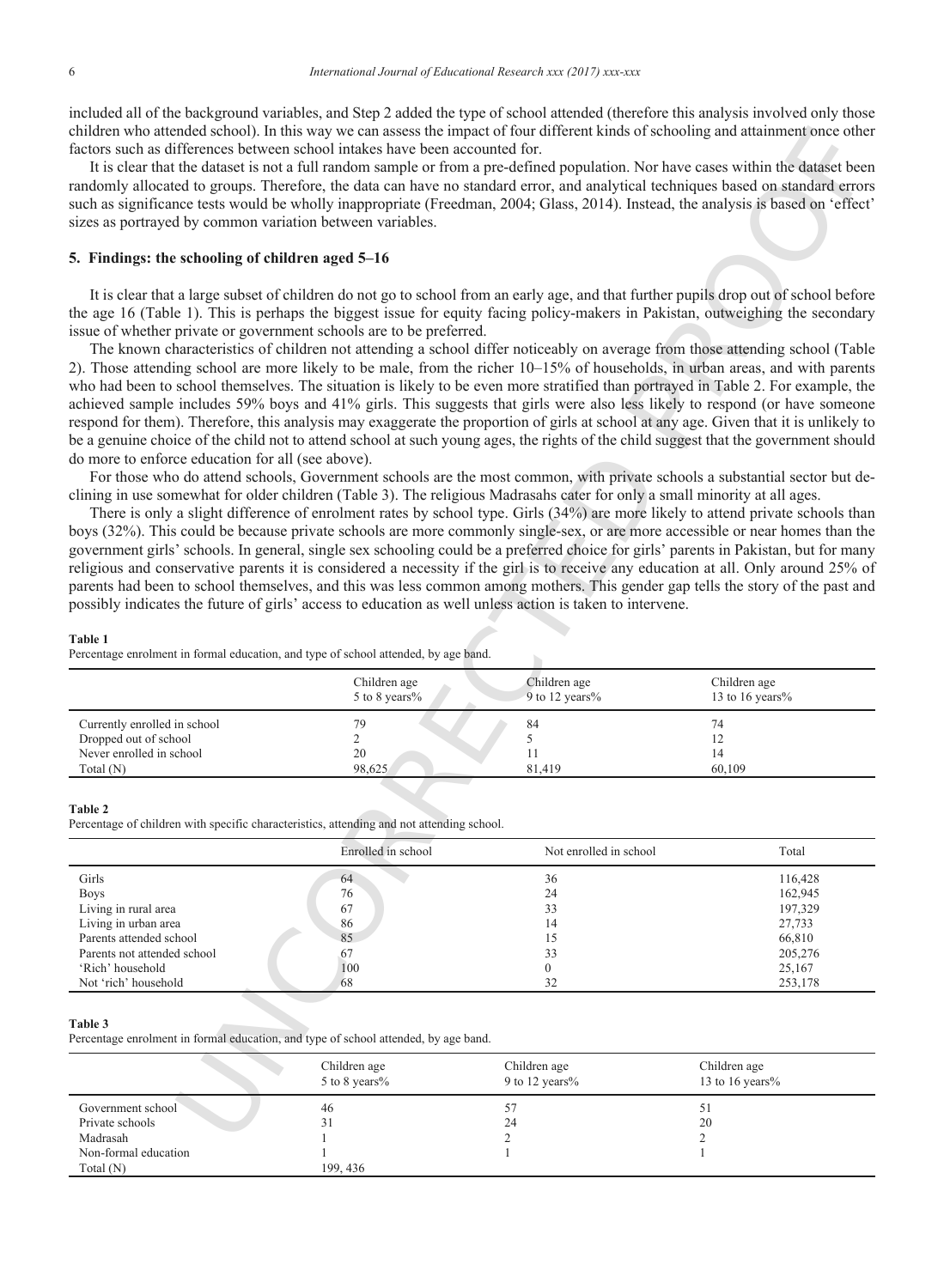Attendance at school matters for the analysis (below) involving results in the tests of attainment conducted as part of the ASER survey. The survey attempted to assess children's performance, whether they attended school or not. The response rate was only 53% for those never enrolled and only 45% for those who had dropped out. This compares to 90% for children currently enrolled. It is clear that those enrolled at school were much more likely to 'pass' these tests (Table 4). The difference is huge, and shows again why universal education for young children must be enforced as the right of each child, and not left to the choice of parents. But the situation may be even worse than portrayed if those who did not sit the assessment were also less likely, on average, to pass. Attendance at school is strongly linked to basic literacy and other skills.

## **6. Attainment of children aged 8**

## *6.1. Modelling the results, by background and school attended*

#### **Table 4**

|      | Enrolled in school | Not enrolled in school | Total  |
|------|--------------------|------------------------|--------|
| Pass | ں ں                |                        | 10,726 |
| Fail | 45                 | u٠                     | 11.269 |

#### **Table 5**

| pass. Attendance at school is strongly linked to basic literacy and other skills.                                                                                                                                                                                                                                                                                                                                                              |                                      |          |                                      | survey. The survey attempted to assess children's performance, whether they attended school or not. The response rate was only<br>53% for those never enrolled and only 45% for those who had dropped out. This compares to 90% for children currently enrolled.<br>It is clear that those enrolled at school were much more likely to 'pass' these tests (Table 4). The difference is huge, and shows<br>again why universal education for young children must be enforced as the right of each child, and not left to the choice of parents.<br>But the situation may be even worse than portrayed if those who did not sit the assessment were also less likely, on average, to                                                                                                                                                                                                                                                                                                                                                                                                                                                                                                                                                                                                                                                                                                                                                                                                                                                                                                                                                                                                                                                                                                                                                                                                                                                                                                                                                                                                                                                                                                                |  |
|------------------------------------------------------------------------------------------------------------------------------------------------------------------------------------------------------------------------------------------------------------------------------------------------------------------------------------------------------------------------------------------------------------------------------------------------|--------------------------------------|----------|--------------------------------------|---------------------------------------------------------------------------------------------------------------------------------------------------------------------------------------------------------------------------------------------------------------------------------------------------------------------------------------------------------------------------------------------------------------------------------------------------------------------------------------------------------------------------------------------------------------------------------------------------------------------------------------------------------------------------------------------------------------------------------------------------------------------------------------------------------------------------------------------------------------------------------------------------------------------------------------------------------------------------------------------------------------------------------------------------------------------------------------------------------------------------------------------------------------------------------------------------------------------------------------------------------------------------------------------------------------------------------------------------------------------------------------------------------------------------------------------------------------------------------------------------------------------------------------------------------------------------------------------------------------------------------------------------------------------------------------------------------------------------------------------------------------------------------------------------------------------------------------------------------------------------------------------------------------------------------------------------------------------------------------------------------------------------------------------------------------------------------------------------------------------------------------------------------------------------------------------------|--|
| 6. Attainment of children aged 8                                                                                                                                                                                                                                                                                                                                                                                                               |                                      |          |                                      |                                                                                                                                                                                                                                                                                                                                                                                                                                                                                                                                                                                                                                                                                                                                                                                                                                                                                                                                                                                                                                                                                                                                                                                                                                                                                                                                                                                                                                                                                                                                                                                                                                                                                                                                                                                                                                                                                                                                                                                                                                                                                                                                                                                                   |  |
| children who are enrolled in schools are often not attaining anything like the expected levels in basic skills.<br>- a worrying result.<br>model is used to deal with these differences between school intakes.<br>6.1. Modelling the results, by background and school attended<br>background variables as possible determinants of passing/failing the test.<br>Table 4<br>'Pass' percentage of children attending and not attending school. |                                      |          |                                      | The overall performance in the reading, English and maths proficiency tests, of children reported as aged 8, is given in Table 5.<br>Only around 12% reached level 5 in each test. For the rest of this paper, although level 5 in all subjects is expected to be reached<br>by all children, a child is said to have 'passed' proficiency if they reach the modal level 3 or above in all three subjects, and to<br>have 'failed' otherwise. Around 55% of children passed, and 45% failed, according to this unambitious classification. Even those<br>The characteristics of children who pass or fail, and their families and areas of residence, are stratified, just as they were for<br>attendance at school itself. In general, children from urban areas with richer parents who went to school themselves are more<br>likely to pass. Children attending school are more likely to pass than those not (see above), and those attending private schools<br>are more likely to pass than those attending government schools (Table 6). Those in religious schools are much less likely to pass<br>This is not evidence that any type of school is differentially effective with equivalent children since it is clear that those at-<br>tending each type of school are not equivalent (although the results for Madrasah are worrying). A multivariate logistic regression<br>The baseline for the logistic regression model is the overall 55% 'pass' rate. A prediction whether an individual would pass or<br>fail would be correct 55% of the time if it simply assumed that everybody passed. Adding the available variables on each child's<br>background and family increases the percentage predicted correctly to 61% (Table 7). This is the Step 1 model involving only<br>The amount of variation in outcomes explained by Step 1 of the model is not large (just over 13% of the previously unex-<br>plained variation). This is lower than would normally be expected from a basket of background variables predicting an attain-<br>ment outcome. It could be because the social stratification in attainment is not that large in rural Pakistan. It is more likely that |  |
| Enrolled in school                                                                                                                                                                                                                                                                                                                                                                                                                             |                                      |          | Not enrolled in school               | Total                                                                                                                                                                                                                                                                                                                                                                                                                                                                                                                                                                                                                                                                                                                                                                                                                                                                                                                                                                                                                                                                                                                                                                                                                                                                                                                                                                                                                                                                                                                                                                                                                                                                                                                                                                                                                                                                                                                                                                                                                                                                                                                                                                                             |  |
| 55<br>Pass<br>Fail<br>45                                                                                                                                                                                                                                                                                                                                                                                                                       |                                      | 5<br>95  |                                      | 10,726<br>11,269                                                                                                                                                                                                                                                                                                                                                                                                                                                                                                                                                                                                                                                                                                                                                                                                                                                                                                                                                                                                                                                                                                                                                                                                                                                                                                                                                                                                                                                                                                                                                                                                                                                                                                                                                                                                                                                                                                                                                                                                                                                                                                                                                                                  |  |
| Table 5<br>Percentage of 8-year-olds attaining Levels 1–5 in reading, English and maths.                                                                                                                                                                                                                                                                                                                                                       | Reading                              |          | English                              | Maths                                                                                                                                                                                                                                                                                                                                                                                                                                                                                                                                                                                                                                                                                                                                                                                                                                                                                                                                                                                                                                                                                                                                                                                                                                                                                                                                                                                                                                                                                                                                                                                                                                                                                                                                                                                                                                                                                                                                                                                                                                                                                                                                                                                             |  |
| Attained level 1<br>Attained level 2<br>Attained level 3<br>Attained level 4<br>Attained level 5<br>Total<br>Note: these 22,000 cases are used in all successive tables.                                                                                                                                                                                                                                                                       | 16<br>21<br>33<br>18<br>12<br>22,052 |          | 21<br>17<br>24<br>24<br>12<br>22,009 | 15<br>16<br>35<br>23<br>11<br>22,009                                                                                                                                                                                                                                                                                                                                                                                                                                                                                                                                                                                                                                                                                                                                                                                                                                                                                                                                                                                                                                                                                                                                                                                                                                                                                                                                                                                                                                                                                                                                                                                                                                                                                                                                                                                                                                                                                                                                                                                                                                                                                                                                                              |  |
| Table 6<br>Percentage of 8 year-old children passing and failing in each type of school.                                                                                                                                                                                                                                                                                                                                                       |                                      |          |                                      |                                                                                                                                                                                                                                                                                                                                                                                                                                                                                                                                                                                                                                                                                                                                                                                                                                                                                                                                                                                                                                                                                                                                                                                                                                                                                                                                                                                                                                                                                                                                                                                                                                                                                                                                                                                                                                                                                                                                                                                                                                                                                                                                                                                                   |  |
|                                                                                                                                                                                                                                                                                                                                                                                                                                                |                                      | Pass     | Fail                                 | Total                                                                                                                                                                                                                                                                                                                                                                                                                                                                                                                                                                                                                                                                                                                                                                                                                                                                                                                                                                                                                                                                                                                                                                                                                                                                                                                                                                                                                                                                                                                                                                                                                                                                                                                                                                                                                                                                                                                                                                                                                                                                                                                                                                                             |  |
| Government school<br>Private school                                                                                                                                                                                                                                                                                                                                                                                                            |                                      | 50<br>63 | 50<br>37                             | 13,044<br>6468                                                                                                                                                                                                                                                                                                                                                                                                                                                                                                                                                                                                                                                                                                                                                                                                                                                                                                                                                                                                                                                                                                                                                                                                                                                                                                                                                                                                                                                                                                                                                                                                                                                                                                                                                                                                                                                                                                                                                                                                                                                                                                                                                                                    |  |

## **Table 6**

|                                                                         | Pass                           | Fail                 | Total                        |  |
|-------------------------------------------------------------------------|--------------------------------|----------------------|------------------------------|--|
| Government school<br>Private school<br>Madrasah<br>Non-formal education | 50<br>63<br>$\sim$<br>∸<br>-42 | 50<br>37<br>78<br>58 | 13,044<br>6468<br>251<br>165 |  |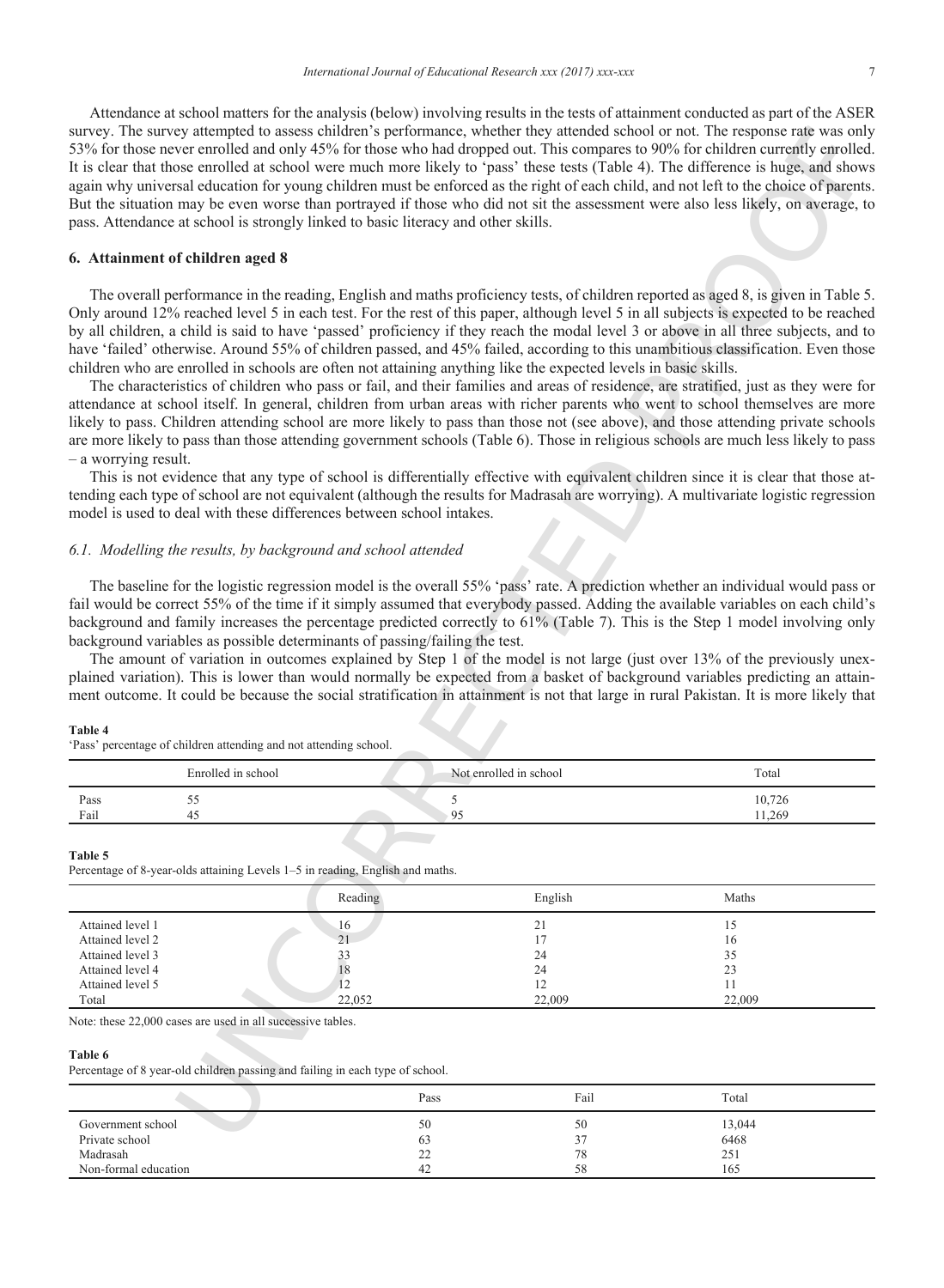### **Table 7** Ability of Step 1 model (background characteristics) to predict pass/fail.

|                                                       | Predicted passed | Predicted failed | Percentage predicted correctly |  |
|-------------------------------------------------------|------------------|------------------|--------------------------------|--|
| Observed passed<br>Observed failed<br>Overall correct | 6152<br>3571     | 2989<br>4014     | 67%<br>53%<br>61%              |  |

#### **Table 8a**

|                                                                  | Predicted passed                                                                                                                                                                                                                                                                                                                                                                                       | Predicted failed | Percentage predicted correctly                                                                                                                                                                                                                                                                                                                                                                                                                                                                                                                                                                                                                                                                                                                                                                                                                                                                                                                                                                                                                                                                                                                                                                                                                                                                                                                                                                                                                                                                                                                                                                                                                                                                                                                                                                                                                                                                                                                                                                                                                                                                                                                                                                                                                                                                                                                                                                                                                                                                                                                                                                                                                                                                                                                                                                                                                                                                                                                                                                                                                                                                                                                                                                                                                                                         |
|------------------------------------------------------------------|--------------------------------------------------------------------------------------------------------------------------------------------------------------------------------------------------------------------------------------------------------------------------------------------------------------------------------------------------------------------------------------------------------|------------------|----------------------------------------------------------------------------------------------------------------------------------------------------------------------------------------------------------------------------------------------------------------------------------------------------------------------------------------------------------------------------------------------------------------------------------------------------------------------------------------------------------------------------------------------------------------------------------------------------------------------------------------------------------------------------------------------------------------------------------------------------------------------------------------------------------------------------------------------------------------------------------------------------------------------------------------------------------------------------------------------------------------------------------------------------------------------------------------------------------------------------------------------------------------------------------------------------------------------------------------------------------------------------------------------------------------------------------------------------------------------------------------------------------------------------------------------------------------------------------------------------------------------------------------------------------------------------------------------------------------------------------------------------------------------------------------------------------------------------------------------------------------------------------------------------------------------------------------------------------------------------------------------------------------------------------------------------------------------------------------------------------------------------------------------------------------------------------------------------------------------------------------------------------------------------------------------------------------------------------------------------------------------------------------------------------------------------------------------------------------------------------------------------------------------------------------------------------------------------------------------------------------------------------------------------------------------------------------------------------------------------------------------------------------------------------------------------------------------------------------------------------------------------------------------------------------------------------------------------------------------------------------------------------------------------------------------------------------------------------------------------------------------------------------------------------------------------------------------------------------------------------------------------------------------------------------------------------------------------------------------------------------------------------------|
| Observed passed<br>Observed failed                               | 6152<br>3571                                                                                                                                                                                                                                                                                                                                                                                           | 2989<br>4014     | 67%<br>53%                                                                                                                                                                                                                                                                                                                                                                                                                                                                                                                                                                                                                                                                                                                                                                                                                                                                                                                                                                                                                                                                                                                                                                                                                                                                                                                                                                                                                                                                                                                                                                                                                                                                                                                                                                                                                                                                                                                                                                                                                                                                                                                                                                                                                                                                                                                                                                                                                                                                                                                                                                                                                                                                                                                                                                                                                                                                                                                                                                                                                                                                                                                                                                                                                                                                             |
| Overall correct                                                  |                                                                                                                                                                                                                                                                                                                                                                                                        |                  | 61%                                                                                                                                                                                                                                                                                                                                                                                                                                                                                                                                                                                                                                                                                                                                                                                                                                                                                                                                                                                                                                                                                                                                                                                                                                                                                                                                                                                                                                                                                                                                                                                                                                                                                                                                                                                                                                                                                                                                                                                                                                                                                                                                                                                                                                                                                                                                                                                                                                                                                                                                                                                                                                                                                                                                                                                                                                                                                                                                                                                                                                                                                                                                                                                                                                                                                    |
| Table 8a<br>Variable                                             | young mothers in the rural areas who were as young as 14 when their first child was born.<br>as likely to pass if there mother is recorded as having gone to school.<br>developed, and provide opportunities for earning and access to better life chances.<br>backgrounds (except presumably the very poorest).<br>Explanatory standardised coefficients for Step 1 of the logistic regression model. |                  | the non-responders who are also more likely not to attend any school account for much of the social stratification that would<br>be found in more developed countries with universal education systems. It is also possible that despite the range of background<br>variables in the ASER survey something key has been missed. Once attendance at school has been accounted for, there is little<br>difference in the model between boys and girls (Tables 8a and 8b). And there is little difference in terms of parents' age. This is<br>despite considerable variation in age. For example, the average age of mothers is 28 years old but the data also records several<br>Note: The coefficients are odds ratios relating each variable to the base category. For example, a child is found to be 1.38 times<br>The extra 13% of variation explained is largely attributable to where the child lives (including the type of house with access<br>to regular electricity), parental education, and whether they receive extra tuition. Poor families who live in mud houses (Kutcha)<br>are much less likely to pass the test (only 62% as likely as those in concrete houses). However, the link with house ownership<br>itself is very weak. It is likely that the people who do not own houses are those who live in rented places or with parents and<br>extended family members. In the context of Pakistan, those who live in rented houses do have some source of income so these<br>households cannot be categorised as extremely poor. Living in rented houses is actually more common in urban areas where peo-<br>ple are clustered in bigger cities, and this is also an indication that the source of income could be through working in developed<br>cities. Mud-houses or semi-mud houses are more common in areas of extreme poverty such as rural parts of the country or slum<br>areas around the cities. Living in a rural area can itself be an indicator of poverty. Urban regions are generally more economically<br>The coefficients in Tables 8a and 8b are odds ratios, meaning that, all other things taken into account so far, a child with ex-<br>tra tuition is 1.46 times as likely to be recorded as 'passing' the basic proficiency tests. A tuition fee is an extra expenditure on<br>children's education, and only parents who can afford to spend are in this category. Paying a tuition fee is also considered an<br>indicator of income and social status. However, according to the ASER (2014) data the range of tuition fee could be as low as Rs<br>20 (19 cents) and as high as Rs 8000 (\$76). This shows that such an unregulated practice attracts consumers from very different<br>In Step 2 of the model, we added the type of school attended. This did not raise the quality of the predictions at all. The per-<br>centage of cases that could be predicted correctly using the background data in Table 7 plus the type of school attended remains<br>at 61%. This suggests that the differences in outcomes between school types (as shown in Table 5) are almost entirely due to the<br>differential nature of school intakes plus unknown factors, and should not be attributed to the schools themselves. There is some |
|                                                                  |                                                                                                                                                                                                                                                                                                                                                                                                        |                  | Standardised coefficients (odds ratios)                                                                                                                                                                                                                                                                                                                                                                                                                                                                                                                                                                                                                                                                                                                                                                                                                                                                                                                                                                                                                                                                                                                                                                                                                                                                                                                                                                                                                                                                                                                                                                                                                                                                                                                                                                                                                                                                                                                                                                                                                                                                                                                                                                                                                                                                                                                                                                                                                                                                                                                                                                                                                                                                                                                                                                                                                                                                                                                                                                                                                                                                                                                                                                                                                                                |
|                                                                  |                                                                                                                                                                                                                                                                                                                                                                                                        |                  |                                                                                                                                                                                                                                                                                                                                                                                                                                                                                                                                                                                                                                                                                                                                                                                                                                                                                                                                                                                                                                                                                                                                                                                                                                                                                                                                                                                                                                                                                                                                                                                                                                                                                                                                                                                                                                                                                                                                                                                                                                                                                                                                                                                                                                                                                                                                                                                                                                                                                                                                                                                                                                                                                                                                                                                                                                                                                                                                                                                                                                                                                                                                                                                                                                                                                        |
| Boy (versus girl)                                                |                                                                                                                                                                                                                                                                                                                                                                                                        | 1.06             |                                                                                                                                                                                                                                                                                                                                                                                                                                                                                                                                                                                                                                                                                                                                                                                                                                                                                                                                                                                                                                                                                                                                                                                                                                                                                                                                                                                                                                                                                                                                                                                                                                                                                                                                                                                                                                                                                                                                                                                                                                                                                                                                                                                                                                                                                                                                                                                                                                                                                                                                                                                                                                                                                                                                                                                                                                                                                                                                                                                                                                                                                                                                                                                                                                                                                        |
| Mother went to school (or not)<br>Father went to school (or not) |                                                                                                                                                                                                                                                                                                                                                                                                        | 1.38<br>1.24     |                                                                                                                                                                                                                                                                                                                                                                                                                                                                                                                                                                                                                                                                                                                                                                                                                                                                                                                                                                                                                                                                                                                                                                                                                                                                                                                                                                                                                                                                                                                                                                                                                                                                                                                                                                                                                                                                                                                                                                                                                                                                                                                                                                                                                                                                                                                                                                                                                                                                                                                                                                                                                                                                                                                                                                                                                                                                                                                                                                                                                                                                                                                                                                                                                                                                                        |
| Mother's age in years                                            |                                                                                                                                                                                                                                                                                                                                                                                                        | 1.03             |                                                                                                                                                                                                                                                                                                                                                                                                                                                                                                                                                                                                                                                                                                                                                                                                                                                                                                                                                                                                                                                                                                                                                                                                                                                                                                                                                                                                                                                                                                                                                                                                                                                                                                                                                                                                                                                                                                                                                                                                                                                                                                                                                                                                                                                                                                                                                                                                                                                                                                                                                                                                                                                                                                                                                                                                                                                                                                                                                                                                                                                                                                                                                                                                                                                                                        |
| Father's age in years                                            |                                                                                                                                                                                                                                                                                                                                                                                                        | 0.98             |                                                                                                                                                                                                                                                                                                                                                                                                                                                                                                                                                                                                                                                                                                                                                                                                                                                                                                                                                                                                                                                                                                                                                                                                                                                                                                                                                                                                                                                                                                                                                                                                                                                                                                                                                                                                                                                                                                                                                                                                                                                                                                                                                                                                                                                                                                                                                                                                                                                                                                                                                                                                                                                                                                                                                                                                                                                                                                                                                                                                                                                                                                                                                                                                                                                                                        |
| Living in mud house (versus Pucca house)                         |                                                                                                                                                                                                                                                                                                                                                                                                        | 0.62             |                                                                                                                                                                                                                                                                                                                                                                                                                                                                                                                                                                                                                                                                                                                                                                                                                                                                                                                                                                                                                                                                                                                                                                                                                                                                                                                                                                                                                                                                                                                                                                                                                                                                                                                                                                                                                                                                                                                                                                                                                                                                                                                                                                                                                                                                                                                                                                                                                                                                                                                                                                                                                                                                                                                                                                                                                                                                                                                                                                                                                                                                                                                                                                                                                                                                                        |
| Living in semi-mud House (versus Pucca house)                    |                                                                                                                                                                                                                                                                                                                                                                                                        | 0.78             |                                                                                                                                                                                                                                                                                                                                                                                                                                                                                                                                                                                                                                                                                                                                                                                                                                                                                                                                                                                                                                                                                                                                                                                                                                                                                                                                                                                                                                                                                                                                                                                                                                                                                                                                                                                                                                                                                                                                                                                                                                                                                                                                                                                                                                                                                                                                                                                                                                                                                                                                                                                                                                                                                                                                                                                                                                                                                                                                                                                                                                                                                                                                                                                                                                                                                        |
| House owned (or not)                                             |                                                                                                                                                                                                                                                                                                                                                                                                        | 0.98             |                                                                                                                                                                                                                                                                                                                                                                                                                                                                                                                                                                                                                                                                                                                                                                                                                                                                                                                                                                                                                                                                                                                                                                                                                                                                                                                                                                                                                                                                                                                                                                                                                                                                                                                                                                                                                                                                                                                                                                                                                                                                                                                                                                                                                                                                                                                                                                                                                                                                                                                                                                                                                                                                                                                                                                                                                                                                                                                                                                                                                                                                                                                                                                                                                                                                                        |
| TV available (or not)                                            |                                                                                                                                                                                                                                                                                                                                                                                                        | 1.06             |                                                                                                                                                                                                                                                                                                                                                                                                                                                                                                                                                                                                                                                                                                                                                                                                                                                                                                                                                                                                                                                                                                                                                                                                                                                                                                                                                                                                                                                                                                                                                                                                                                                                                                                                                                                                                                                                                                                                                                                                                                                                                                                                                                                                                                                                                                                                                                                                                                                                                                                                                                                                                                                                                                                                                                                                                                                                                                                                                                                                                                                                                                                                                                                                                                                                                        |
| Mobile phone available (or not)                                  |                                                                                                                                                                                                                                                                                                                                                                                                        | 0.90             |                                                                                                                                                                                                                                                                                                                                                                                                                                                                                                                                                                                                                                                                                                                                                                                                                                                                                                                                                                                                                                                                                                                                                                                                                                                                                                                                                                                                                                                                                                                                                                                                                                                                                                                                                                                                                                                                                                                                                                                                                                                                                                                                                                                                                                                                                                                                                                                                                                                                                                                                                                                                                                                                                                                                                                                                                                                                                                                                                                                                                                                                                                                                                                                                                                                                                        |
| Electric mains connection (or not)                               |                                                                                                                                                                                                                                                                                                                                                                                                        | 1.31             |                                                                                                                                                                                                                                                                                                                                                                                                                                                                                                                                                                                                                                                                                                                                                                                                                                                                                                                                                                                                                                                                                                                                                                                                                                                                                                                                                                                                                                                                                                                                                                                                                                                                                                                                                                                                                                                                                                                                                                                                                                                                                                                                                                                                                                                                                                                                                                                                                                                                                                                                                                                                                                                                                                                                                                                                                                                                                                                                                                                                                                                                                                                                                                                                                                                                                        |
| Does child have paid extra tuition (or not)                      |                                                                                                                                                                                                                                                                                                                                                                                                        | 1.46             |                                                                                                                                                                                                                                                                                                                                                                                                                                                                                                                                                                                                                                                                                                                                                                                                                                                                                                                                                                                                                                                                                                                                                                                                                                                                                                                                                                                                                                                                                                                                                                                                                                                                                                                                                                                                                                                                                                                                                                                                                                                                                                                                                                                                                                                                                                                                                                                                                                                                                                                                                                                                                                                                                                                                                                                                                                                                                                                                                                                                                                                                                                                                                                                                                                                                                        |
| Urban area (or rural)                                            |                                                                                                                                                                                                                                                                                                                                                                                                        | 1.47             |                                                                                                                                                                                                                                                                                                                                                                                                                                                                                                                                                                                                                                                                                                                                                                                                                                                                                                                                                                                                                                                                                                                                                                                                                                                                                                                                                                                                                                                                                                                                                                                                                                                                                                                                                                                                                                                                                                                                                                                                                                                                                                                                                                                                                                                                                                                                                                                                                                                                                                                                                                                                                                                                                                                                                                                                                                                                                                                                                                                                                                                                                                                                                                                                                                                                                        |
| <b>Table 8b</b>                                                  | Explanatory standardised coefficients for Step 2 of the logistic regression model.                                                                                                                                                                                                                                                                                                                     |                  |                                                                                                                                                                                                                                                                                                                                                                                                                                                                                                                                                                                                                                                                                                                                                                                                                                                                                                                                                                                                                                                                                                                                                                                                                                                                                                                                                                                                                                                                                                                                                                                                                                                                                                                                                                                                                                                                                                                                                                                                                                                                                                                                                                                                                                                                                                                                                                                                                                                                                                                                                                                                                                                                                                                                                                                                                                                                                                                                                                                                                                                                                                                                                                                                                                                                                        |
| Variable                                                         |                                                                                                                                                                                                                                                                                                                                                                                                        |                  | Standardised coefficient (odds ratio)                                                                                                                                                                                                                                                                                                                                                                                                                                                                                                                                                                                                                                                                                                                                                                                                                                                                                                                                                                                                                                                                                                                                                                                                                                                                                                                                                                                                                                                                                                                                                                                                                                                                                                                                                                                                                                                                                                                                                                                                                                                                                                                                                                                                                                                                                                                                                                                                                                                                                                                                                                                                                                                                                                                                                                                                                                                                                                                                                                                                                                                                                                                                                                                                                                                  |

### **Table 8b**

| Variable                                                                                                                                  | Standardised coefficient (odds ratio) |
|-------------------------------------------------------------------------------------------------------------------------------------------|---------------------------------------|
| Attending government school (versus non-formal)<br>Attending private school (versus non-formal)<br>Attending Madrasah (versus non-formal) | 0.5                                   |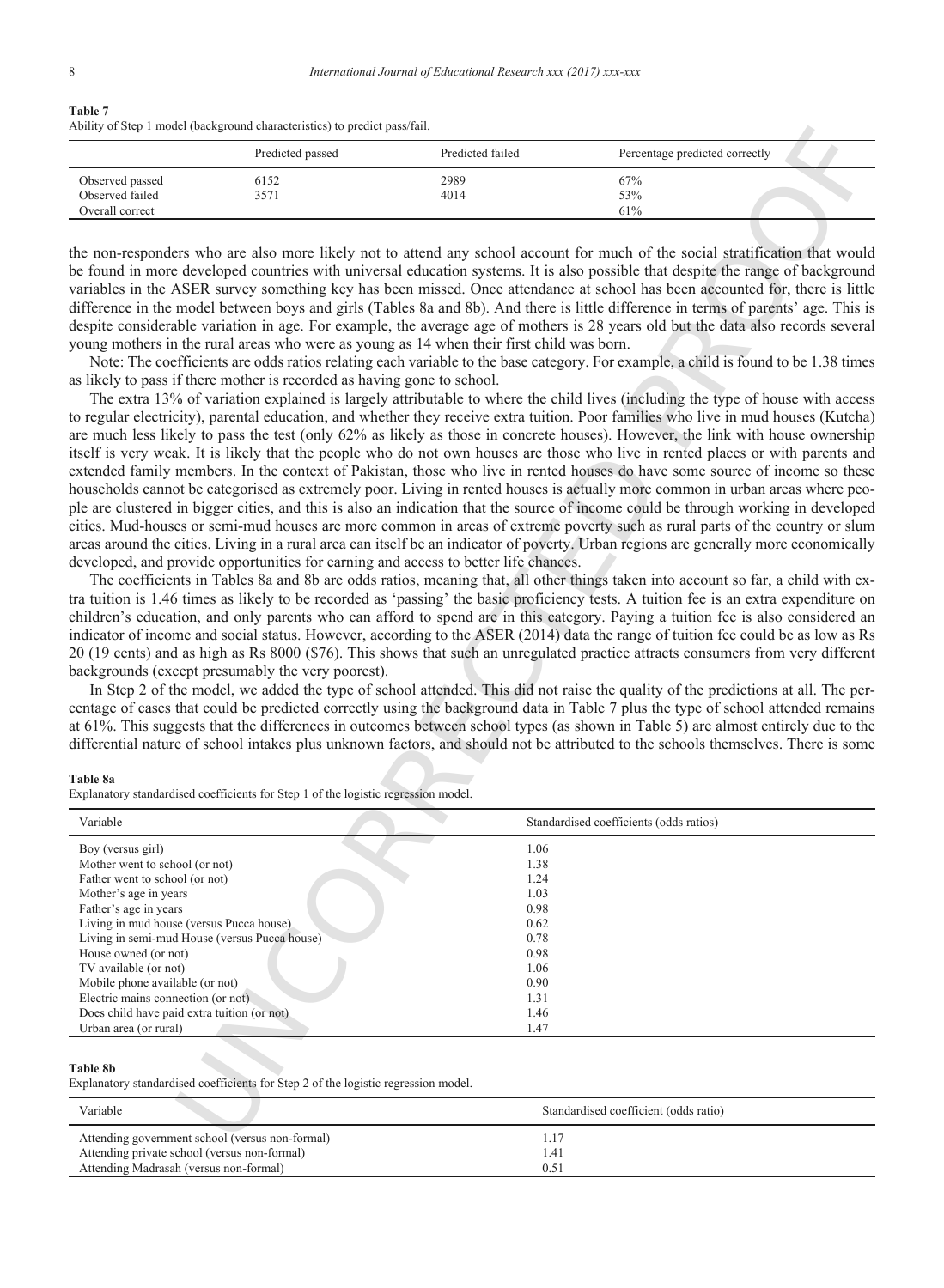evidence that going to school, as opposed to not going to school, is linked to better outcomes – but this applies to both government and private schools.

For completeness, Tables 8a and 8b shows the standardised coefficients linked to each type of school. Attending a private school does appear to be a slight advantage but not sufficiently to improve the amount of variation explained by the model (equivalent to the pseudo- $R^2$ ). Attending a Madrasah does appear to be a major disadvantage in terms of learning basic skills. Children going to a Madrasah instead of a mainstream school are only half as likely to pass the test as those even in non-formal settings, and even once the characteristics of the child and their family have been taken into account. This may not show up in the overall results because the numbers attending such schools are so small compared to mainstream settings.

The unexplained variation in outcomes could be due to deficiencies in the sample, the ability to link children, household and school datasets, the nature of information collected, and unknown variables such as children's health, teacher qualities, and the effect of peers (as created by social segregation between schools (Siddiqui, 2017).

## **7. Conclusions**

As shown above, the key issue for equity in education in Pakistan is the substantial minority of the child population which does not attend any school. The social and economic stratification between those attending and not attending school is far greater than that between those attending different types of school. There are different ways of addressing this first issue. One way of widening participation – favoured by the World Bank and others – is to provide financial incentives to schools to increase their enrolment and access to the poorest population in the areas. A second way would be to rely on digital technology and virtual participation. But studies have shown repeatedly the value of socialising with others as a child, and that access to the relevant technology (such as cable) is poorest in the remotest areas that need it most – the enduring irony of each digital 'age'. The foremost need of the time is for the state or provinces to enforce attendance at school more robustly, taking care to protect the livelihoods of any families who still feel that they have to depend on child labour. The state would also have to ensure that schools were genuinely accessible for all, perhaps by providing free or subsidised public transport in the most remote areas.

As far as we can tell, for those attending mainstream public or private schools, there is no difference in the basic skills outcomes by age 8 for children of equivalent backgrounds. Without access to data on prior attainments it is not possible to conduct a fuller value-added or progress analysis. But these findings are consistent with prior studies that use contextual factors only, as here (Gorard, 2000; Lewin and Stuart, 2016). The major difference between schools that explains any differences in outcomes is the nature of their student intake (and it must be recalled that many private schools select or screen for admittance). This means that in terms of effectiveness both types of school could be increased in order to help towards universal participation for young children in Pakistan.

Inc.<br>This is a main this bases the statistical confireints induced a rating to every local consistents. This is a main of the statistical consistents in the statistical consistents in the statistical consistents in the st However, this does not mean that all types of schools should contribute to equity in the long-term. Madrasahs seem to have very poor outcomes in terms of simple skills, and perhaps should not be permitted to be used *instead* of mainstream settings. The private schools available include high cost chains of schools concentrated in the urban centres as well as low cost schools opened in almost all regions. Each of these school types would tend to deal with different social income groups. Nevertheless, private schools, by definition, cost money and so tend to be used by the relatively richer families in any area. But for the longer term benefit of society it is better perhaps to trumpet the truth that it really does not make much difference, in terms of attainment, whether a school is private or public. In this way, richer families can be encouraged to use their local public schools more (as some already do). The benefits for social cohesion, and in terms of role models for aspiration and subsequent participation, could be profound – because socially stratified systems tend to lead to harmful consequences for the less well-off, including poorer facilities (Kalogrides and Loeb, 2013), lower expectations from teachers (Parker et al., 2016) and even poorer outcomes such as civic participation (Collado et al., 2015).

A second issue for equity concerns individual differences in child background and their likelihood of achieving good outcomes at school. This kind of stratification is encountered in all analyses in all countries. A child's success is linked to their parents' attendance at school or not. This would presumably be eliminated or at least greatly lessened in future generations once schooling was near universal, as it is in developed countries. A child's success is also linked the socio-economic status of their family − a link that universal state-funded education is also intended to weaken.

Perhaps the biggest avoidable problem for equity in Pakistan concerns the education of girls. Even those girls who do attend schools are slightly behind boys, on average, in terms of the three proficiency measures of reading, English and maths. This is unusual. In all developed counties, and most others for whom there is data, girls do at least as well as boys at school (Gorard, 2004; Ma, 2008). And this inequality also carries over generations, with the children of more educated mothers more likely to succeed in tests for 8-year-olds (again slightly more so than for educated fathers). Parents who have no extra means to afford a school fee could not choose single-sex private schools and those who do not favour education for girls would never send their girls to school anyway. Establishing more private schools cannot change this situation. The state must enforce the child's right to education, regardless of sex, just as the constitution claims it will. The purpose of a state governed school system is to maintain equal standards of education services for all and provide equal life chances to children irrespective of their sex or background characteristics. Currently, the state is failing in that duty.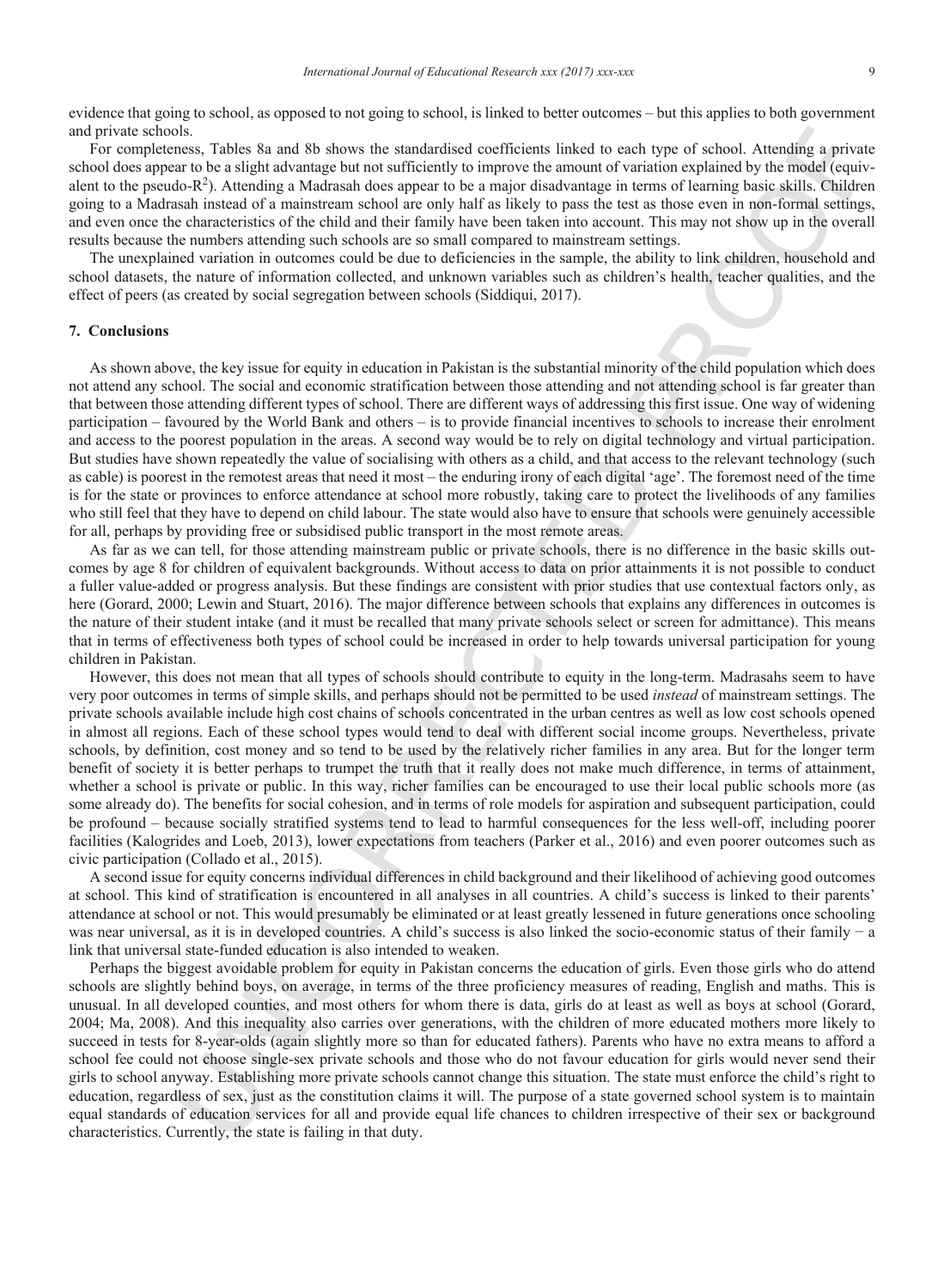#### **References**

1. has A k, 2001. From Maximira gatement and replaces for each union in real Particular and the Hamiltonian interesting include the state of the state of the state of the state of the state of the state of the state of t Ahmed, H., Amjad, S., Habib, M., 2014. Private Schooling: Determinants and implications for social justice in rural Punjab, Pakistan. In: Macpherson, I., Robertson, S., Walford, G. (Eds.), Education, privatisation and social justice: case studies from Africa, South Asia and South East Asia. Symposium Books, United Kingdom, pp. 45–65.

Akaguri, L., 2010. Public and Private Schooling in Rural Ghana: Are the Poor Being Served?. CREATE Ghana policy brief No. 3. University of Sussex, Brighton.

- Alderman, H., Kim, J., Orazem, P., 2003. Design, evaluation, and sustainability of private schools for the poor: The Pakistan urban and rural fellowship school experiments. Economics of Education Review 22 (3), 265–274.
- Ali, Z., 2013. State of desolation: Operating without registration, private schools face no penalties. Express tribune. http://tribune.com.pk/story/646348/ state-of-desolation-operating-without-registration-private-schools-face-no-penalties/.
- Amjad, R., MacLeod, G., 2014. Academic effectiveness of private, public and private-public partnership schools in Pakistan. International Journal of Educational Development 37, 22–31.
- Andrabi, T., Das, J., Khwaja, A., Vishwanath, T., Zajonc, T., 2007. Learning and Educational Achievements in Punjab Schools (LEAPS): Insights to inform the education policy debate. World Bank, Washington, DC.
- Andrabi, T., Das, J., Khwaja, A., 2008. A dime a day: The possibilities and limits of private schooling in Pakistan. Comparative Education Review 52 (3), 329–355.
- Andrabi, T., Das, J., Khwaja, A., Zajonc, T., 2011. Do value-Added estimates add value? Accounting for learning dynamics. American Economic Journal 3 (3), 29–54.
- Poverty in Asia: A deeper look (Special chapter) in Key indicators for Asia and the Pacific (45 edition). http://www.adb.org/sites/default/files/publication/43030/ ki2014\_0.pdf.
- Asian Development Outlook (2014) Fiscal Policy for Inclusive Growth, http://www.adb.org/sites/default/files/publication/31241/ado-2014\_1.pdf.
- Aslam, M., Atherton, P., 2014. The shadow education sector in India and Pakistan: Opening Pandora's box. In: Macpherson, I., Robertson, S., Walford (2014), G. (Eds.), Education, privatisation and social justice: Case studies from africa, south asia and south east asia. Symposium Books, United Kingdom, pp. 137–158.
- Bano, M., 2008. Non-profit education providers vis-à-vis the private sector: Comparative analysis of non-governmental organizations and traditional voluntary organizations in Pakistan. Compare 38 (4), 471–482.
- Boliver, V., 2011. Expansion, differentiation, and the persistence of social class inequalities in British higher education. Higher Education 61 (3), 229–242.
- Cameron, S., 2011. Whether and where to enrol? Choosing a primary school in the slums of urban Dhaka, Bangladesh. Special Edition of the International Journal and Educational Development Access, Equity and Transitions in Education in Low Income Countries.
- Cavalcanti, T., Guimaraes, J., Sampaio, B., 2010. Barriers to skill acquisition in Brazil: Public and private school students performance in a public university entrance exam. The Quarterly Review of Economics and Finance 50 (4), 395–407.
- Chohan, B., Qadir, S., 2013. Self-esteem of the repeaters: A mixed method study of elementary grade students. Pakistan Journal of Psychological Research 28 (2), 277–296.
- Chudgar, E., Quin, A., 2012. Relationship between private schooling and achievement: Results from rural and urban India. Economics of Education Review 31, 376–390.
- Collado, D., Lomos, C., Nicaise, I., 2015. The effects of classroom socioeconomic composition on student's civic knowledge in Chile. School Effectiveness and School Improvement 26 (3), 415–440.
- Day-Ashley, L., Mcloughlin, C., Aslam, M., Engel, J., Wales, J., Rawal, S., 2013. 'The role and impact of private schools in developing countries: A rigorous review of the evidence'. University of Birmingham, Birmingham.
- Farah, I., Rizvi, S., 2007. Public–Private partnerships: Implications for primary schooling in Pakistan. Social Policy and Administration 41, 339–354.
- Freedman, D., 2004. Sampling, in M. lewis-Beck. In: Bryman, A., Liao, T. (Eds.), Sage encyclopaedia of social science research methods. Sage, Thousand Oaks, CA, pp. 987–991.
- French, R., Kingdon, G., 2010. The relative effectiveness of private and government schools in Rural India: Evidence from ASER data. DoQSS working paper No. 10-03, june 2010. University of London Institute of Education, London.
- Glass, G., 2014. Random selection, random assignment and Sir Ronald Fisher. Psychology of Education Review 38 (1), 12–13.
- Gorard, S., 1997. School choice in an established market. Ashgate, Aldershot.
- Gorard, S., 2000. 'Underachievement' is still an ugly word: Reconsidering the relative effectiveness of schools in England and Wales. Journal of Education Policy 15 (5), 559–573.
- Gorard, S., 2004. The international dimension: What can we learn from the PISA study?. In: Claire, H. (Ed.), Gender in education 3–19: A fresh approach. Association of Teachers and Lecturers, London, pp. 26–32.
- Gorard, S., 2015. The complex determinants of school intake characteristics, England 1989–2014. Cambridge Journal of Education 46 (1), 131–146.
- Gorard, S., 2015. The uncertain future of comprehensive schooling in England. European Educational Research Journal 14 (3–4), , 257–268.
- Gorard, S., 2016. How prepared do newly-qualified teachers feel? Differences between routes and settings. Journal of Education for Teaching 43, 1. http://dx.doi. org/10.1080/02607476.2016.122070.
- Government of Pakistan. (2009) National Education Policy 2009. Islamabad : Ministry of Education, http://unesco.org.pk/education/teachereducation/files/ National%20Education%20Policy.pdf.
- Härmä, J., 2010. School choice for the poor? The limits of marketisation of primary education in rural India. CREATE pathways to access research monograph No. 23. University of Sussex, Brighton.
- Härmä, J., 2011. Low Cost Private schooling in India: Is it pro poor and equitable?. In: Lewin, K.M., Little, A.W., Hunt, F. (Eds.), Special edition of the international journal and educational development (IJED) access, equity and transitions in education in low income countries.
- Jimenez, E., Tan, J.P., 1987. Decentralised and private education: The case of Pakistan. Comparative Education 23 (2), 173–190.
- Kalogrides, D., Loeb, S., 2013. Different teachers, different peers. Educational Researcher 42 (6), 304–316.
- King, E., Orazem, P., Paterno, E., 1999. Promotion with and without learning: Effects on student dropout (Paper No. 18 in the working paper series on impact evaluation of education reforms). World Bank, Washington, DC.
- Lewin, K.M., Stuart, J.S. (Eds.), 2016. Educational innovation in developing countries: Case-studies of changemakers. Springer.
- Lewin, K., 2007. The limits to growth of non-Government private schooling in sub saharan africa. June 2007 at http://www.create-rpc.org/pdf\_documents/PTA5. pdf.
- Lloyd, C., Mete, C., Sathar, Z., 2005. The effect of gender differences in primary school access, type, and quality on the decision to enroll in rural Pakistan. Economic Development and Cultural Change 53 (3), 685–710.
- Ma, X., (2008). Gender differences in learning outcomes. Education for All Global Monitoring Report. Available at: http://unesdoc.unesco.org/images/0015/ 001555/155593e.pdf.